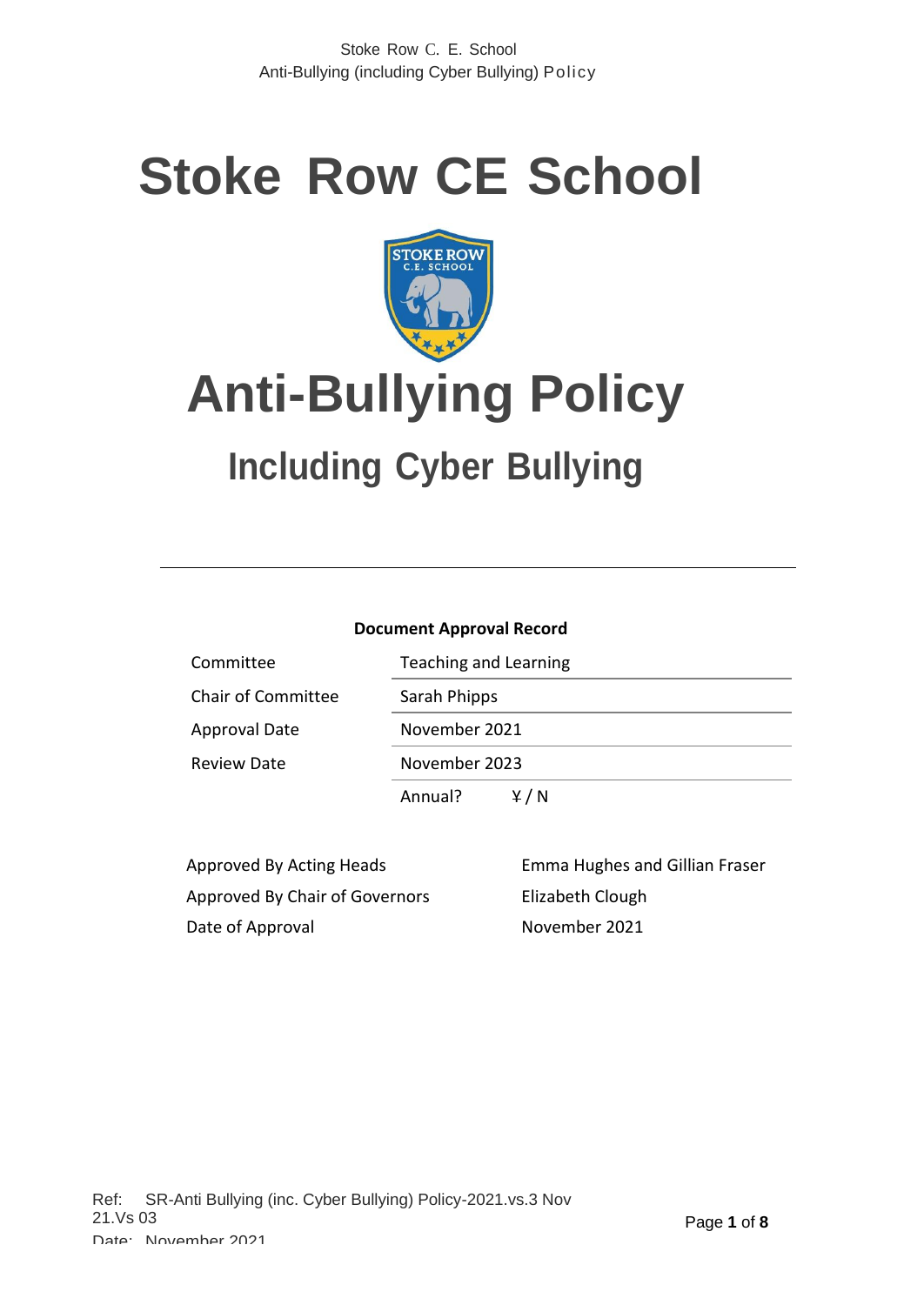'Shine like stars and become light in our world'

At Stoke Row School we aim for our children to have the brightest futures, each one nurtured individually to be a guiding light with a unique sparkle.

We teach on another to live with kindness and respect.

We help our children to understand that with courage and perseverance they can excel.

These policies are all created in line with the Christian foundation of this school which is expressed through our five core values and our view that every child is unique and valued.

#### **Contents**

| 9 APPENDIX A: Links with other school policies and practices Error!<br><b>Bookmark not defined.</b> |  |
|-----------------------------------------------------------------------------------------------------|--|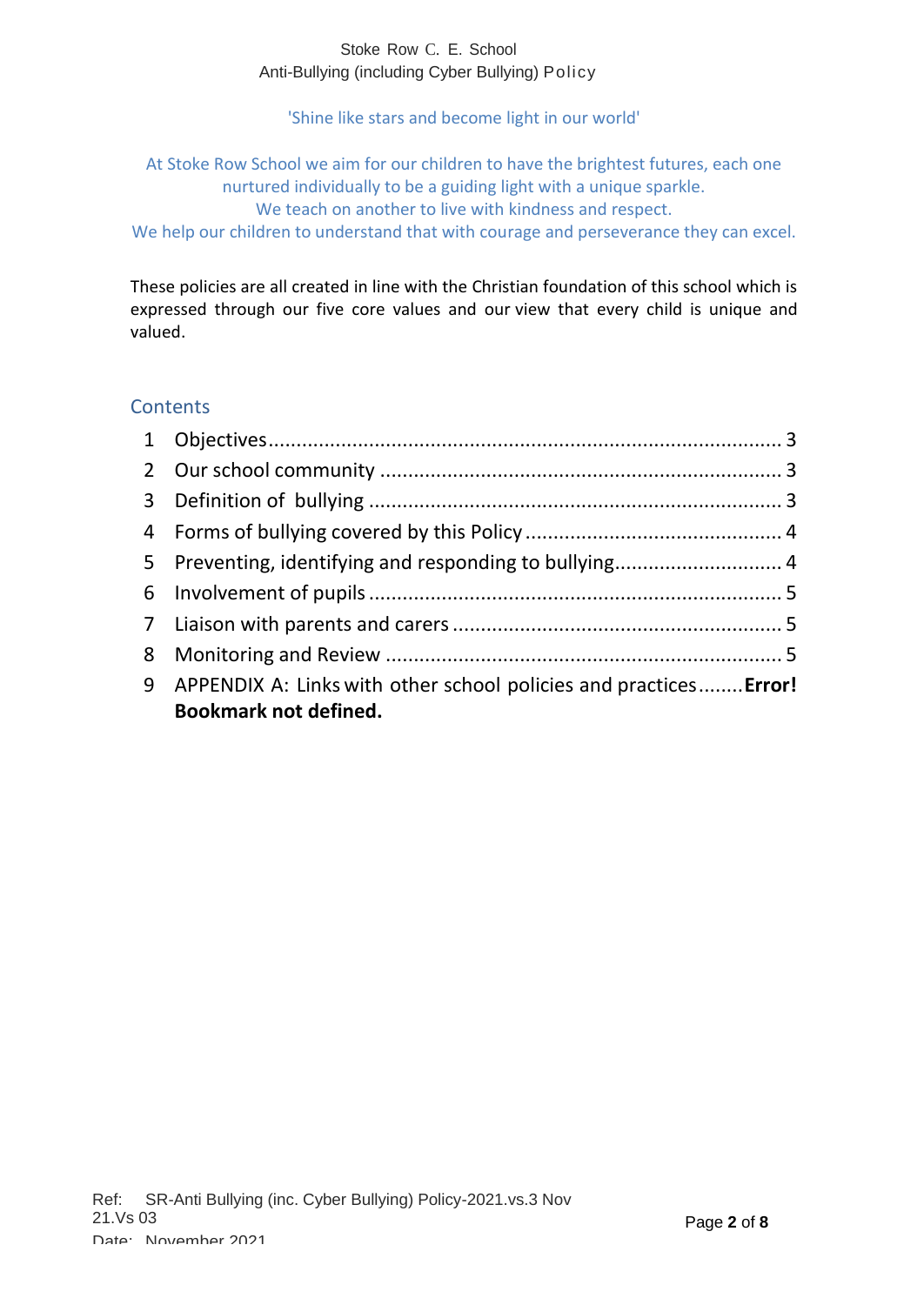# <span id="page-2-0"></span>**1 Objectives**

This policy outlines what Stoke Row Primary School does to prevent and tackle bullying so that children are educated in a safe, secure and nurturing Environment. The policy has been drawn up through the involvement of the whole school community and we are committed to developing an antibullying culture whereby no bullying, including between adults, or adults and children and young people will be tolerated.

# <span id="page-2-1"></span>**2 Our School Community**

Our school community:

- Discusses, monitors and reviews our anti-bullying policy on a regular basis.
- Supports all staff to promote positive relationships and identify and tackle bullying appropriately.
- Ensures that pupils are aware that all bullying concerns will be dealt with sensitively and effectively; those pupils feel safe to learn; and those pupils abide by the anti-bullying policy.
- Reports back to parents/carers regarding their concerns on bullying and deals promptly with complaints. Parents/ carers in turn work with the school to uphold the anti-bullying policy.
- Seeks to learn from good anti-bullying practice elsewhere and utilizes support from the Local Authority and other relevant organizations when appropriate.

# <span id="page-2-2"></span>**3 Definition of Bullying**

#### Bullying is **"Behaviour by an individual or a group, usually repeated over time that intentionally hurts another individual either physically or emotionally".**

Bullying can include: name calling, taunting, mocking, making offensive comments; kicking; hitting; taking belongings; producing offensive graffiti,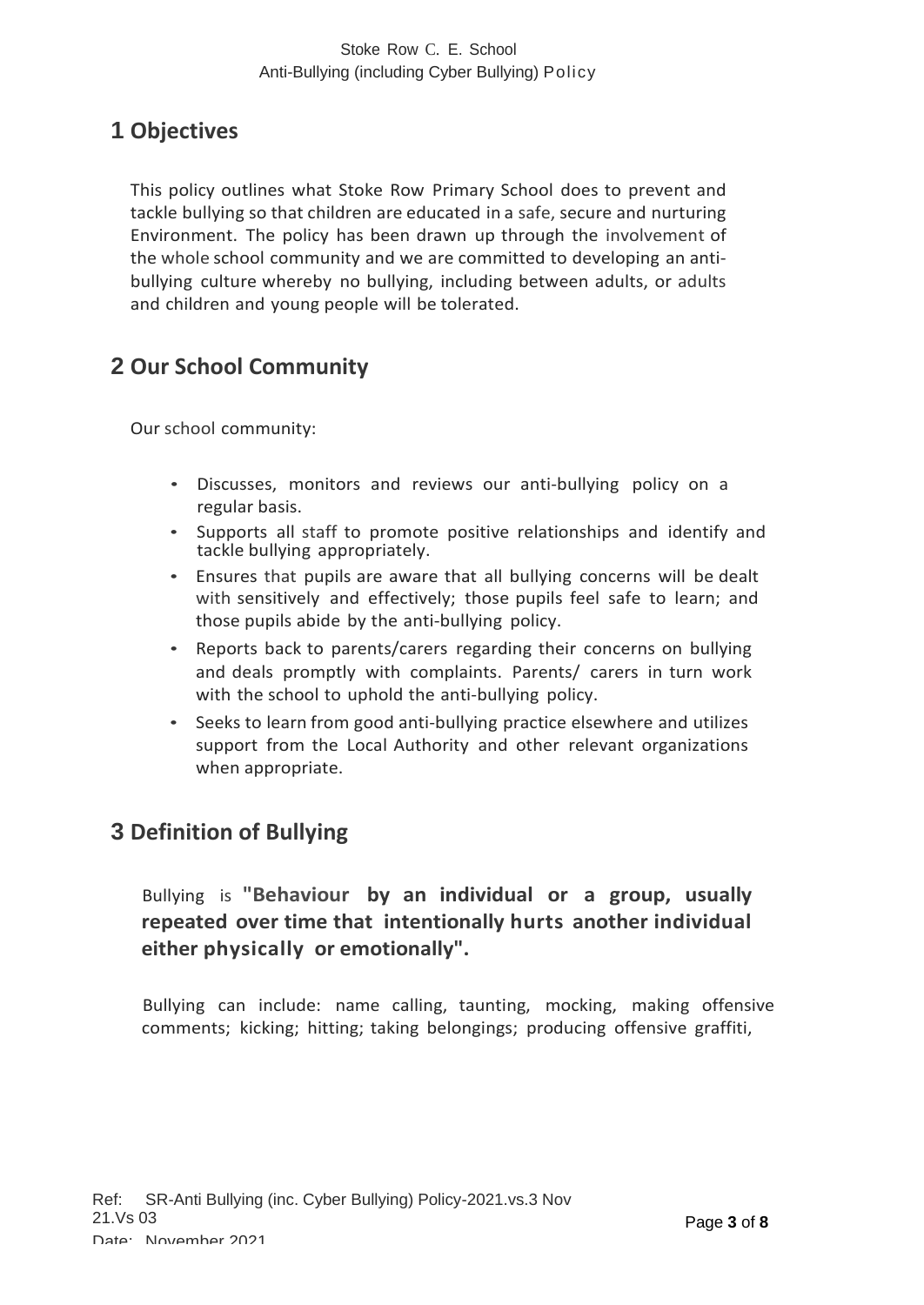gossiping; excluding people from groups and spreading hurtful and untruthful rumors. This includes the same inappropriate and harmful behaviours expressed via digital devices (cyber bullying) such as the sending of inappropriate messages by phone, text, Instant Messenger, through web-sites and social networking sites, and sending offensive or degrading images by phone or via the internet. We also refer to our schools Safeguarding Policy where required.

### <span id="page-3-0"></span>**4 Forms of Bullying covered by this Policy**

Bullying can happen to anyone. This policy covers all types of bullying including:

- Bullying related to race, religion or culture.
- Bullying related to special educational needs.
- Bullying related to appearance or health conditions.
- Bullying related to sexual orientation (homophobic bullying). See Appendix for more information on Homophobic Bullying.
- Bullying of young carers or looked after children or otherwise related to home circumstances.
- Sexist, sexual or transphobic bullying.

### <span id="page-3-1"></span>**5 Preventing, Identifying and Responding to Bullying**

The school community will:

- Work with staff and outside agencies to identify all forms of prejudicedriven bullying.
- Actively provide systematic opportunities to develop pupils' social and emotional skills, including their resilience.
- Consider all opportunities for addressing bullying including through the curriculum, through displays, through peer support and through the School Council.
- Train all staff to identify bullying and follow school policy and procedures on bullying, including recording incidents of bullying.
- Actively create "safe spaces" for vulnerable children and young people.
- Use a variety of techniques to resolve the issues between those who bully and those who have been bullied.
- With regards to prevention, we refer to and follow the guidance of the anti-bullying alliance [\(www.anti-bullyingalliance.org.uk\)](http://www.anti-bullyingalliance.org.uk/) and participate in events to raise awareness of bullying and strategies to combat it, like Anti-Bullying week in November.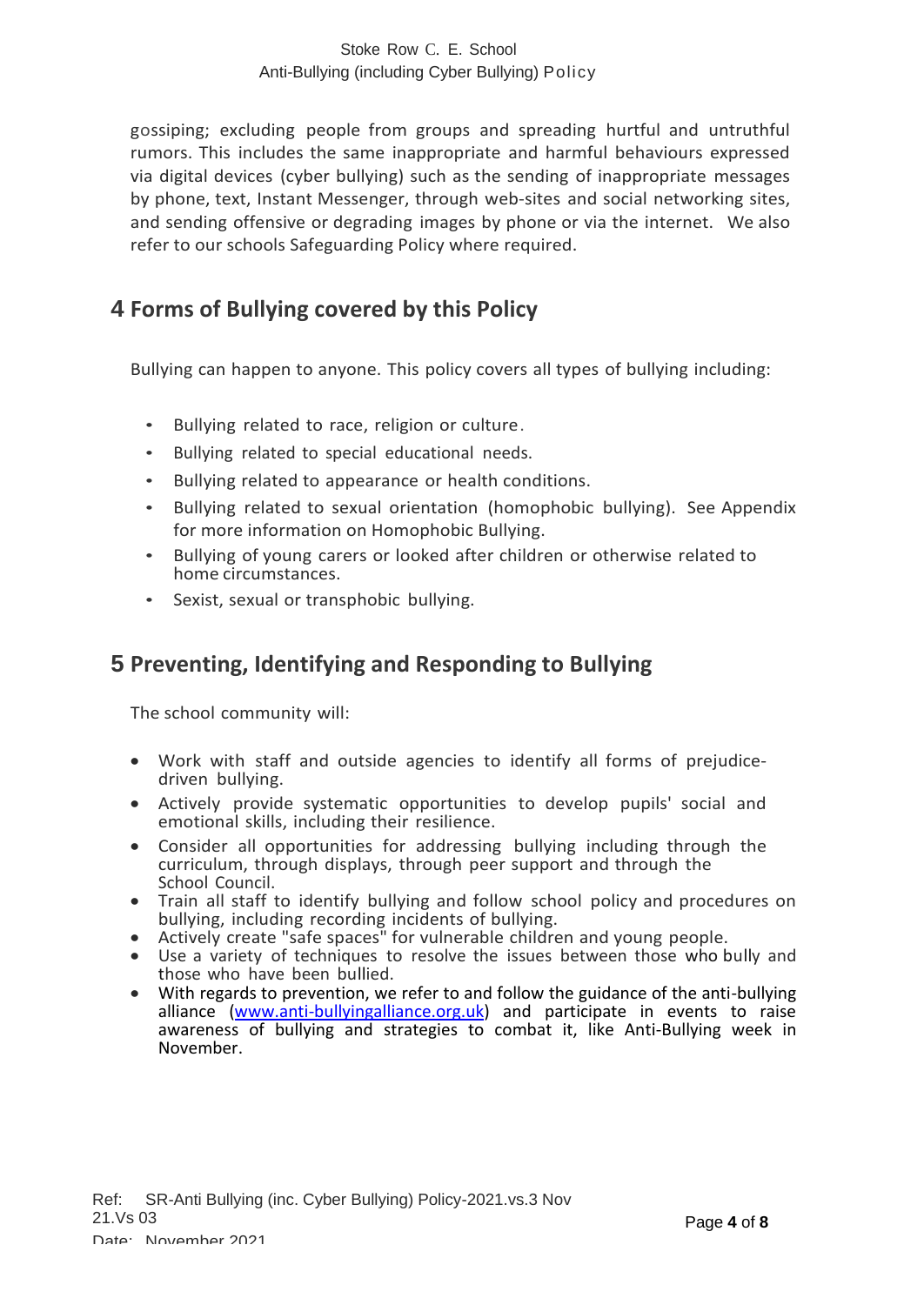# <span id="page-4-0"></span>**6 Involvement of Pupils**

We will:

- Regularly canvas children and young people's views on the extent and nature of bullying.
- Ensure students know how to express worries and anxieties about bullying.
- Ensure all pupils are aware of the range of sanctions which may be applied against those engaging in bullying.
- Involve pupils in anti-bullying campaigns in schools which includes Anti-Bullying Week in November.
- Publicize the details of help-lines and websites.
- Offer support to pupils who have been bullied and to those who are bullying in order to address the problems they have.

#### <span id="page-4-1"></span>**7 Liaison with parents and carers**

We will:

- Ensure that all parents *I* carers know who to contact if they are worried about bullying.
- Ensure all parents know about our complaints procedure and how to use it effectively.
- Ensure all parents *I* carers know where to access independent advice about bullying.
- Work with all parents and the local community to address issues beyond the school gates that give rise to bullying.

#### <span id="page-4-2"></span>**8 Monitoring and Review**

We will review this policy at least once every two years as well as if incidents occur that suggest the need for review. This Policy only works if it ensures that the whole school community understands that bullying is not tolerated and understands the steps that will be taken to both prevent and respond to bullying.

This policy works in conjunction with our Safeguarding Policy which is also reviewed every two years.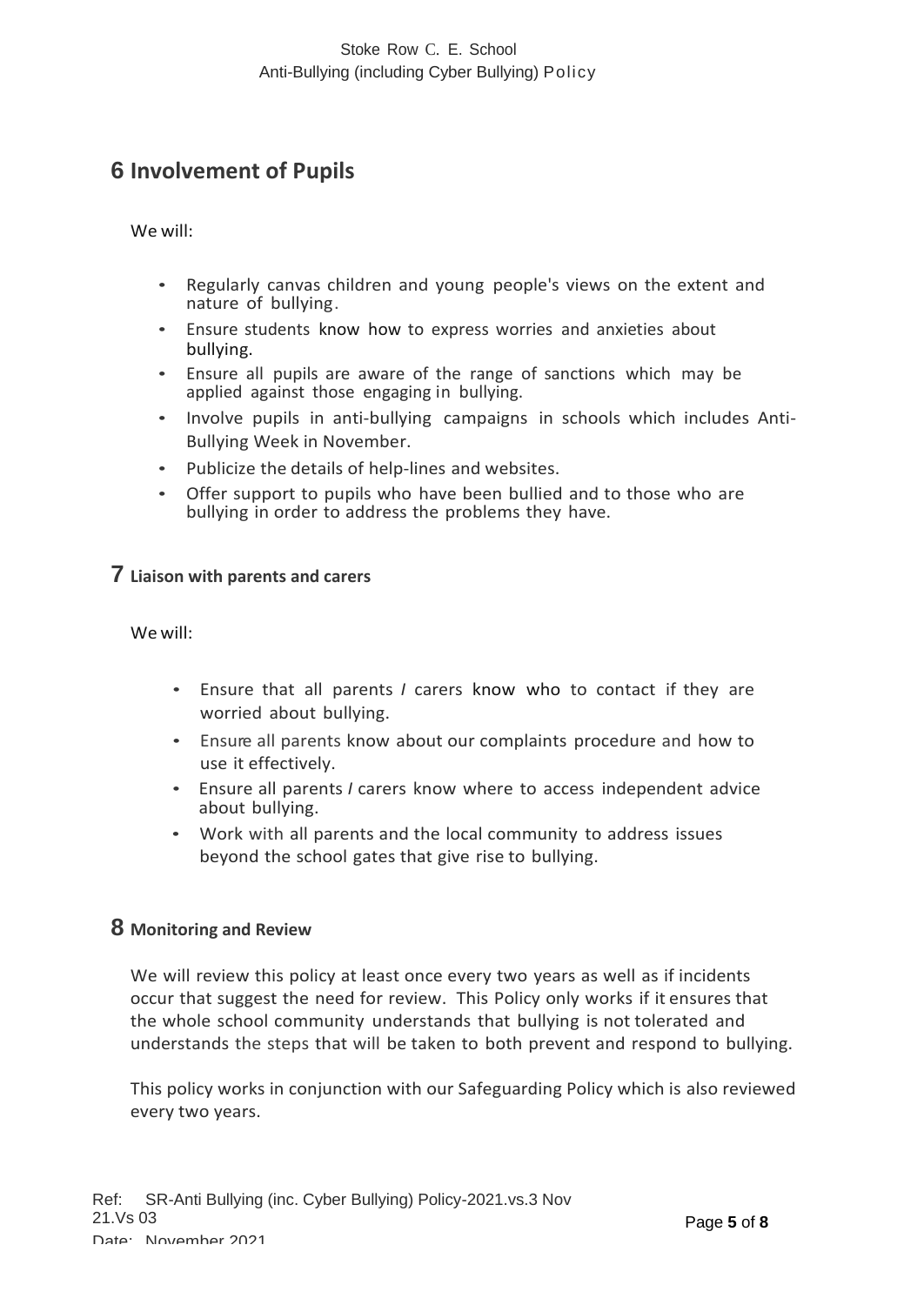## **APPENDIX A: Links with other school policies and practices**

1) The Anti-Bullying Alliance is a unique coalition of organizations and individuals, working together to achieve our vision to stop bullying and create a safer environment, in which children and young people can live, grow, play and learn. Together with National Children's Bureau we are united for a better childhood.

Let's work together – [www.ncb.org.uk](http://www.ncb.org.uk/)

Anti-Bullying Alliance – [www.anti-bullyingalliance.org.uk](http://www.anti-bullyingalliance.org.uk/)

- 2) This Policy links with a number of other school policies, practices and action plans including:
	- i) The Behaviour Policy
	- ii) The Teaching of Citizenship and PSHE Education.
	- iii) The Complaints Policy (Raising Concerns)
	- iv) Action plans taking forward Every Child Matters Agenda (including pupils well-being and the community).
	- v) The Safeguarding Policy and Procedures
	- vi) Code of Conduct
	- vii) The E-Safety Policy
	- viii) Disability Equality Scheme
	- ix) The recording of racial incidents
- 3) Parts of this policy have been supported/adapted from '**Bullying - A Charter for Action**', by the DCSF. The Department recommends that schools use the principles in the Bullying – A Charter for Action document to develop their anti-bullying policies. The Charter provides a framework for self-evaluation.
- 4) Parts of this policy have been supported from '**Safe to Learn'**, Embedding Anti-Bullying work in schools, DCSF, 2007. [www.endbullying.org.uk](http://www.endbullying.org.uk/)
- 5) With regards to Homophobic Bullying, we incorporate 'Safe to Learn' and use Stonewall. [\(www.stonewall.org.uk\)](http://www.stonewall.org.uk/)